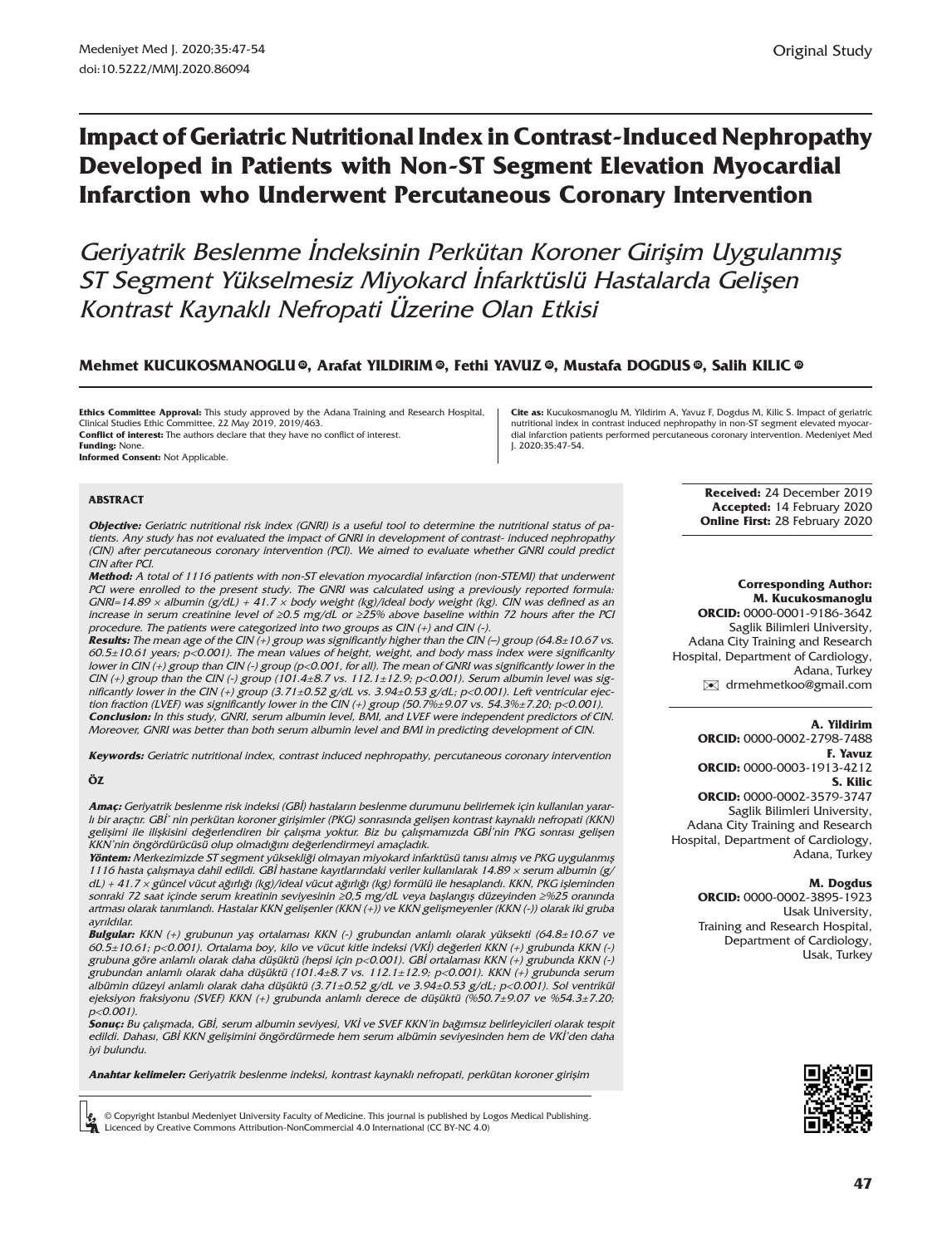## **INTRODUCTION**

Contrast-induced nephropathy (CIN) is a commonly observed undesirable condition in patients undergoing percutaneous coronary intervention (PCI). CIN is related with poorer outcomes for patients, including need for renal dialysis and higher mortality<sup>1-3</sup>. Previous studies reported that the prevalence of CIN after CAG or PCI procedures range from 2%-15% and can reach up to 50% in patients under high risk such as diabetes mellitus (DM) and pre-procedural renal failure<sup>4,5</sup>. CIN was previously defined as an increase in baseline serum creatinine level (Cr) 25% or 0.5 mg/ dL within  $48-72$  h after PCI<sup>1-3</sup>. Although, the physiological mechanisms of CIN are not certain, oxidative stress, inflammation, renal medullary hypoxia, and negative effects of contrast media are supposed to be the underlying physiological mechanisms<sup>6-9</sup>. The previous studies determined that age, DM, heart failure, anemia, chronic (preexisting) kidney disease, hypoalbuminemia, metabolic syndrome, overuse of high osmolar contrast medium, and peripheral vascular disease are predictors of CIN<sup>1-9</sup>. Also, relation between body mass index (BMI) and development of CIN were evaluated in different studies and the results are confounding $1-4$ . The clinical impact of malnutrition has been shown in chronic kidney disease and cardiovascular diseases<sup>5-8</sup>. Geriatric nutritional risk index (GNRI) is a simple tool to identify the nutritional status of subjects. The clinical impact of GNRI has been demonstrated in many diseases<sup>9-</sup> 12. GNRI is calculated using a simple formula that contains albumin and BMI.

According to past medical knowledge and consensus, the impact of GNRI in development of CIN after PCI in non-ST-segment elevation myocardial infarction (NSTEMI) patients has not been evaluated yet. The aim of present study is evaluation of whether GNRI could predict CIN after PCI in NSTEMI patients.

## **MATERIAL and METHODS**

All patients diagnosed with non-STEMI who had undergone PCI in our center between January 1, 2018 and December 31, 2018 were retrospectively enrolled in the present study. Patients that were followed-up with medical therapy, those with a history of heart failure, active malignancy, hematologic disorder, kidney transplantation or end-stage renal disease requiring dialysis, nephrotic syndrome, liver dysfunction, systemic immune system, or connective tissue disease or given contrast media within the last two weeks, were excluded from the study. Also, patients who had used the nephrotoxic drugs during periprocedural period, and had not measured their serum creatinine levels before and 72 hours after the procedure were excluded from the study. Patients with typical chest pain, objective signs of myocardial ischemia, and elevated biochemical markers of myocardial necrosis were diagnosed with NSTEMI<sup>13</sup>. All patients included in the study received same low-osmolar contrast material.

Hypertension was defined as systolic and diastolic blood pressures ≥140/90 mmHg or use of any antihypertensive drug. Diabettes mellitus (DM) was defined as fasting blood glucose ≥126 mg/ dL or HbA1c  $\geq$ 6.5 or use of any antidiabetic drug. Dyslipidemia was determined as total cholesterol level >200 mg/dL, and/or undergoing treatment with statins and/or lipid-lowering agents. Current smoker was defined as the patient smoking at least 1 cigarette/day for at least one year.

The baseline characteristics of patients were recorded from patients' files, and routine laboratory parameters were retrieved from the hospital laboratory digital system. Transthoracic echocardiography was performed by experienced echocardiographers according to relevant guidelines $14$ . GNRI values were calculated from the hospital admission database. The GNRI was calculated using a previously reported formula: GNRI = 14.89  $\times$  albumin (g/dL) + 41.7  $\times$  body weight (kg)/ide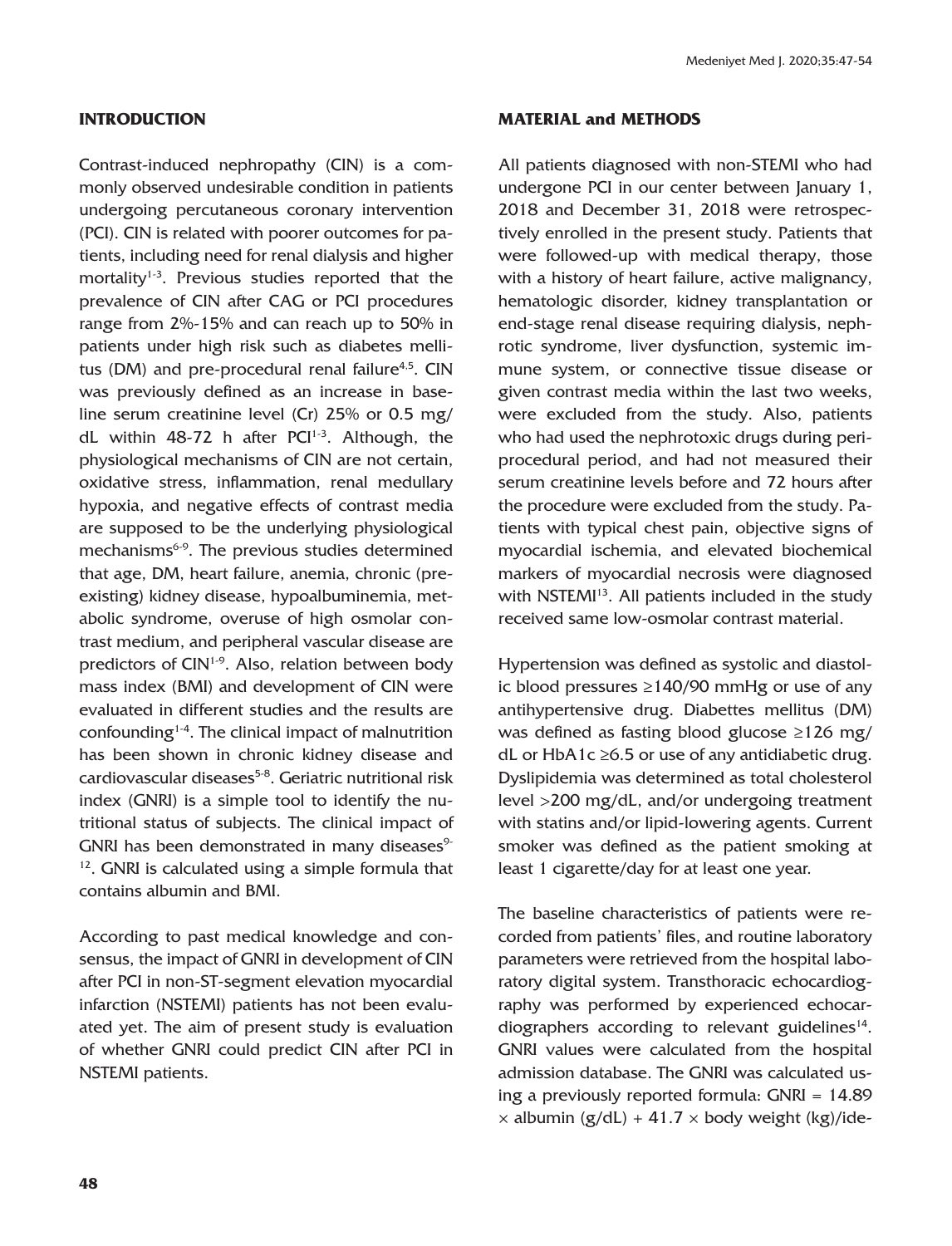M. Kucukosmanoglu et al. Impact of Geriatric Nutritional Index in Contrast-Induced Nephropathy Developed in Patients with Non-ST Segment Elevation Myocardial Infarction who Underwent Percutaneous Coronary Intervention

al body weight (kg). The ideal body weight was calculated as follows: body height - 100 - [(body height -150)/4] for males, and body height - 100 - $[(body height - 150)/2.5]$  for females. The patients were classificated into CIN (+) and CIN (-) groups. The local ethics committee approved the protocol of the study.

### **Statistical analyses**

Continuous variables with normal distribution were summarized as mean (±standart deviation) and compared between groups with Student's ttest. Variables without normal distribution summarized as median and interquartile range and compared between groups with Mann-Whitney U-test. Categorical variables were summarized as numbers and percentages and compared using chi-square test. To demonstrate the sensitivity and specificity of GNRI, albumin, and BMI and their cut-off values for CIN development, the receiver operating characteristics (ROC) curve was used. The area under curve (AUC) comparison of GNRI, albumin, and BMI were performed using the Delong method<sup>15</sup>. To predict independent parameter for CIN development multivariate logistic regression analysis were performed.

Two programs were used for statistical analysis: Statistical Package for the Social Sciences (SPSS 20.0) (SPSS Inc., Chicago, Illinois, USA) and Med-Calc 15 statistical software (Ostend, Belgium). Statistical significance was considered when p value was  $< 0.05\%$ .

## **RESULTS**

During the study period, 1116 patients (33.4% female, mean age  $60.61 \pm 10.73$  years) were included in the study. Of those, 190 (17.0%) developed CIN. Baseline demographic and medical characteristics of groups are presented in Table 1. Compared to the CIN (-) group, the mean age of the CIN (+) group was statistically significantly higher  $(64.8 \pm 10.7 \text{ vs. } 60.5 \pm 10.6; \text{ p} < 0.001)$ . The mean values of height, body weight, and BMI were significanlty lower in CIN (+) group than

| <b>Parameters</b>                            | <b>All Patients</b><br>$N = 1116$ | $CIN (+)$<br>$N = 190$ | $CIN$ $(-)$<br>$N = 926$ | P          |
|----------------------------------------------|-----------------------------------|------------------------|--------------------------|------------|
| Age, year                                    | $60.61 \pm 10.73$                 | $64.8 \pm 10.67$       | $60.5 \pm 10.6$          | $< 0.001*$ |
| Weight, kg                                   | $77.4 \pm 13.4$                   | $66.6 \pm 5.2$         | $79.6 \pm 13.5$          | $< 0.001*$ |
| Height, m                                    | $1.67 \pm 0.08$                   | $1.65 \pm 0.08$        | $1.67 \pm 0.07$          | $< 0.001*$ |
| BMI, $kg/m2$                                 | $27.3 + 4.6$                      | $26.6 + 4.1$           | $28.43 \pm 4.59$         | $< 0.001*$ |
| Female, $% (n)$                              | 33.8 (377)                        | 34.7 (66)              | 33.6 (311)               | 0.760      |
| Obesity, $\%$ (n)                            | 30.2 (337)                        | 19.5(37)               | 32.4 (300)               | $< 0.001*$ |
| Diabetes mellitus, % (n)                     | 38.1 (425)                        | 44.7 (85)              | 36.7 (340)               | $0.038*$   |
| Hypertension, $\%$ (n)                       | 69.4 (775)                        | 68.9(131)              | 69.5(644)                | 0.870      |
| Hyperlipidemia, % (n)                        | 39.0 (435)                        | 36.3(69)               | 39.5 (366)               | 0.409      |
| Heart failure, % (n)                         | 15.4 (171)                        | 17.4(33)               | 14.9 (138)               | 0.397      |
| Chronic obstructive pulmonary disease, % (n) | 12.2(136)                         | 7.9(15)                | 13.1 (121)               | 0.047      |
| Smoker, $\%$ (n)                             | 40.1 (447)                        | 33.2(63)               | 41.5 (384)               | $0.033*$   |
| Stroke, % (n)                                | 3.4(38)                           | 4.2(8)                 | 3.2(30)                  | 0.505      |
| <b>GNRI</b>                                  | $110.3 \pm 12.9$                  | $101.4 \pm 8.7$        | $112.1 \pm 12.9$         | $< 0.001*$ |
| Contrast volume (mL)                         | $182.6 \pm 58.6$                  | $177 + 49.5$           | $183 \pm 60$             | 0.183      |
| <b>Echocardiography Parameters</b>           |                                   |                        |                          |            |
| LVESV, mL                                    | $55.2 \pm 15.1$                   | $60.5 \pm 18.42$       | $54.1 \pm 13.99$         | $< 0.001*$ |
| LVEDV, mL                                    | $118 \pm 19.5$                    | $121.5 \pm 20.68$      | $118.0 \pm 19.29$        | $0.027*$   |
| LVEF, %                                      | $53.7 \pm 7.67$                   | $50.7 + 9.07$          | $54.3 \pm 7.20$          | $< 0.001*$ |
| sPAP, mmHg                                   | $22.7 \pm 5.65$                   | $23.6 + 4.89$          | $22.6 + 5.79$            | 0.898      |

| Table 1. Baseline demographic and clinical characteristics and echocardiographic parameters of patients. |  |  |
|----------------------------------------------------------------------------------------------------------|--|--|
|----------------------------------------------------------------------------------------------------------|--|--|

BMI: body mass index, CIN: contrast induced nephropathy, GNRI: geriatric nutritional index, LVEDV: left ventricular end-diastolic volume, LVEF: left vetricular ejection fraction, LVESV: left vetricular end-systolic volume, sPAP: systolic pulmonary artery pressure. \*Statistically significant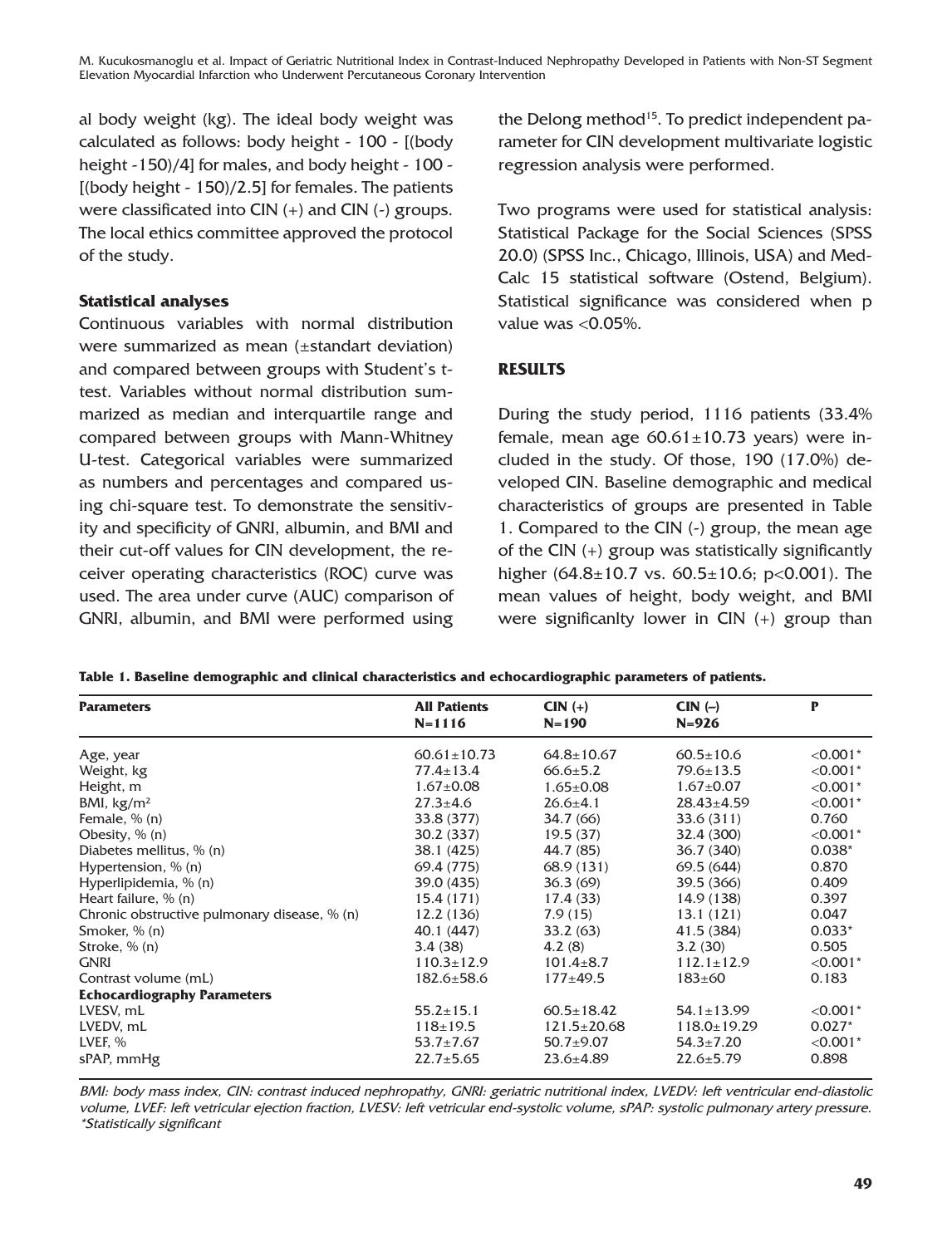**Table 2. Comparision of blood parameters of patients.**

| <b>Parameters</b>                   | <b>All Patients</b><br>$N = 1116$ | $CIN (+)$<br>$N = 190$ | $CIN$ $(-)$<br>$N = 926$ | P          |
|-------------------------------------|-----------------------------------|------------------------|--------------------------|------------|
|                                     |                                   |                        |                          |            |
| Total Protein, (g/dL)               | $6.64 \pm 0.83$                   | $6.59 \pm 0.62$        | $6.65 \pm 0.87$          | 0.356      |
| Albumin, $(g/dL)$                   | $3.9 \pm 0.5$                     | $3.71 \pm 0.52$        | $3.94 \pm 0.53$          | $< 0.001*$ |
| Pre-Procedural Creatinine, (mg/dL)  | $0.87 \pm 0.34$                   | $0.84 \pm 0.33$        | $0.88 \pm 0.34$          | 0.160      |
| Post-Procedural Creatinine, (mg/dL) | $0.97 \pm 0.40$                   | $1.24 \pm 0.58$        | $0.91 \pm 0.33$          | $< 0.001*$ |
| Uric acid, $(mg/dL)$                | $5.54 \pm 1.52$                   | $5.91 \pm 2.04$        | $5.47 \pm 1.36$          | $0.005*$   |
| Total bilirubin, (mg/dL)            | $0.55 \pm 0.31$                   | $0.51 \pm 0.27$        | $0.56 \pm 0.32$          | $0.046*$   |
| WBC, (10 <sup>9</sup> /L)           | $9100+2890$                       | $9572 \pm 3347$        | $9016 \pm 2781$          | $0.033*$   |
| Haemoglobin, (g/dL)                 | $13.8 \pm 5.37$                   | $13.0 \pm 2.20$        | $14.0 \pm 5.80$          | $0.022*$   |
| Haematocrit, %                      | $40.2 \pm 5.1$                    | $38.7 \pm 5.9$         | $40.5 + 4.89$            | $< 0.001*$ |
| Platelet, $(10^9/L)$                | $244 + 73$                        | $235 \pm 83$           | $246 + 71$               | 0.117      |
| Lymphocyte, $(10^9/L)$              | $2160+960$                        | $2159 \pm 1036$        | $2162 + 951$             | 0.971      |
| Neutrophil, $(10^9/L)$              | $5930 \pm 2432$                   | $6359 \pm 2934$        | $5841 \pm 2308$          | $0.023*$   |
| Monocyte, $(10^9/L)$                | 1020±650                          | $1053 \pm 484$         | $1012 \pm 686$           | 0.333      |
| Total cholesterol (mg/dL)           | $186 + 43$                        | $179 \pm 38$           | $188 + 44$               | $0.004*$   |
| LDL-C (mg/dL)                       | $121 \pm 34$                      | $119+32$               | $122 + 35$               | 0.226      |
| $HDL-C$ (mg/dL)                     | $40 \pm 11$                       | $38 + 10$              | $40 \pm 11$              | $0.011*$   |
| Triglyceride (mg/dL)                | $163 + 99$                        | $147+77$               | $166 \pm 103$            | $0.005*$   |
| Glucose, (mg/dL)                    | $148 + 75$                        | $169 + 85$             | $144 + 72$               | $< 0.001*$ |
| HbA1c, %                            | $6.6 \pm 1.8$                     | $6.77 \pm 1.62$        | $6.61 \pm 1.79$          | 0.262      |
| Troponin I, (ng/L)                  | 66 (18-456)                       | 166 (30-1792)          | 58 (18-368)              | $< 0.001*$ |
| BNP, (ng/L)                         | 246 (98-1210)                     | 260 (87-1600)          | 274 (94-1053)            | 0.341      |

BNP: brain natriuretic peptide, CIN: contrast induced nephropathy, HDL-C: high density lipoprotein cholesterol, LDL-C: low density lipoprotein cholesterol.

\* Statistically significant

**Table 3. Logistic regression analysis for predictors of contrast-induced nephropathy.**

| <b>Analysis</b>                     |                        | <b>Univariate</b>      |            | <b>Multivariate</b>    |  |
|-------------------------------------|------------------------|------------------------|------------|------------------------|--|
| <b>Variables</b>                    | P                      | <b>OR [95% CI]</b>     | P          | <b>OR [95% CI]</b>     |  |
| Age (per 1 year increase)           | $< 0.001$ <sup>*</sup> | 1.036 (1.020-1.052)    |            |                        |  |
| Diabetes mellitus (yes vs. no)      | $0.039*$               | 1.395 (1.018-1.913)    |            |                        |  |
| Weight (per 1 kg decrease)          | $< 0.001*$             | $0.867(0.845 - 0.890)$ | -          |                        |  |
| BMI (per 1 $kg/m2$ decrease)        | $< 0.001*$             | $0.905(0.870 - 0.943)$ | $0.004*$   | $0.942(0.905 - 0.981)$ |  |
| Albumin (per 1 g/dL decrease)       | $< 0.001*$             | $0.468(0.355 - 0.619)$ | $0.019*$   | $0.979(0.962 - 0.996)$ |  |
| GNRI (per 1 point decrease)         | $< 0.001*$             | $0.871(0.848 - 0.895)$ | $< 0.001*$ | 0.762 (0.725-0.801     |  |
| LVEF (per 1% decrease)              | $< 0.001*$             | $0.949(0.932 - 0.966)$ | $0.009*$   | $0.971(0.951 - 0.993)$ |  |
| Uric acid (per 1 mg/dL increase)    | $< 0.001$ <sup>*</sup> | 1.177 (1.080-1.310)    |            |                        |  |
| Hemoglobin (per 1 g/dL decrease)    | $< 0.001*$             | $0.847(0.782 - 0.918)$ |            |                        |  |
| HDL-C (per 1 mg/dL decrease)        | $0.011*$               | $0.981(0.966 - 0.996)$ |            | -                      |  |
| Triglyceride (per 1 mg/dL decrease) | $0.020*$               | $0.998(0.996 - 1.000)$ |            | -                      |  |
| Troponin (per 1 ng/dL increase)     | $< 0.001*$             | $1.001(1.000-1.001)$   |            |                        |  |

BMI: body mass index, HDL-C: high denstiy, GNRI: geriatric nutritional index, LVEF: left vetricular ejection fraction \*Statistically significant

CIN  $(-)$  group ( $p<0.001$ , for all). Compared to the CIN (-) group, the rates of smoking and chronic obstructive pulmonary disease were significantly lower in the CIN  $(+)$  group (p<0.05, for both). Left ventricular ejection fraction (LVEF) was significantly higher in the CIN  $(-)$  group than CIN  $(+)$ group  $(54.3\% \pm 7.2\% \text{ vs. } 50.7\% \pm 9.1\% \text{ ; } p < 0.001)$ .

Laboratory parameters of groups are summarized in Table 2. Serum albumin level was significantly lower in the CIN  $(+)$  group  $(3.71\pm0.52$  g/dL vs. 3.94±0.53 g/dL; p<0.001). Pre-procedural serum creatinine levels were similar between groups (CIN (+) 0.84±0.33 mg/dL vs. CIN (-) 0.88±0.34 mg/dL; p<0.160), as expectedly post-procedural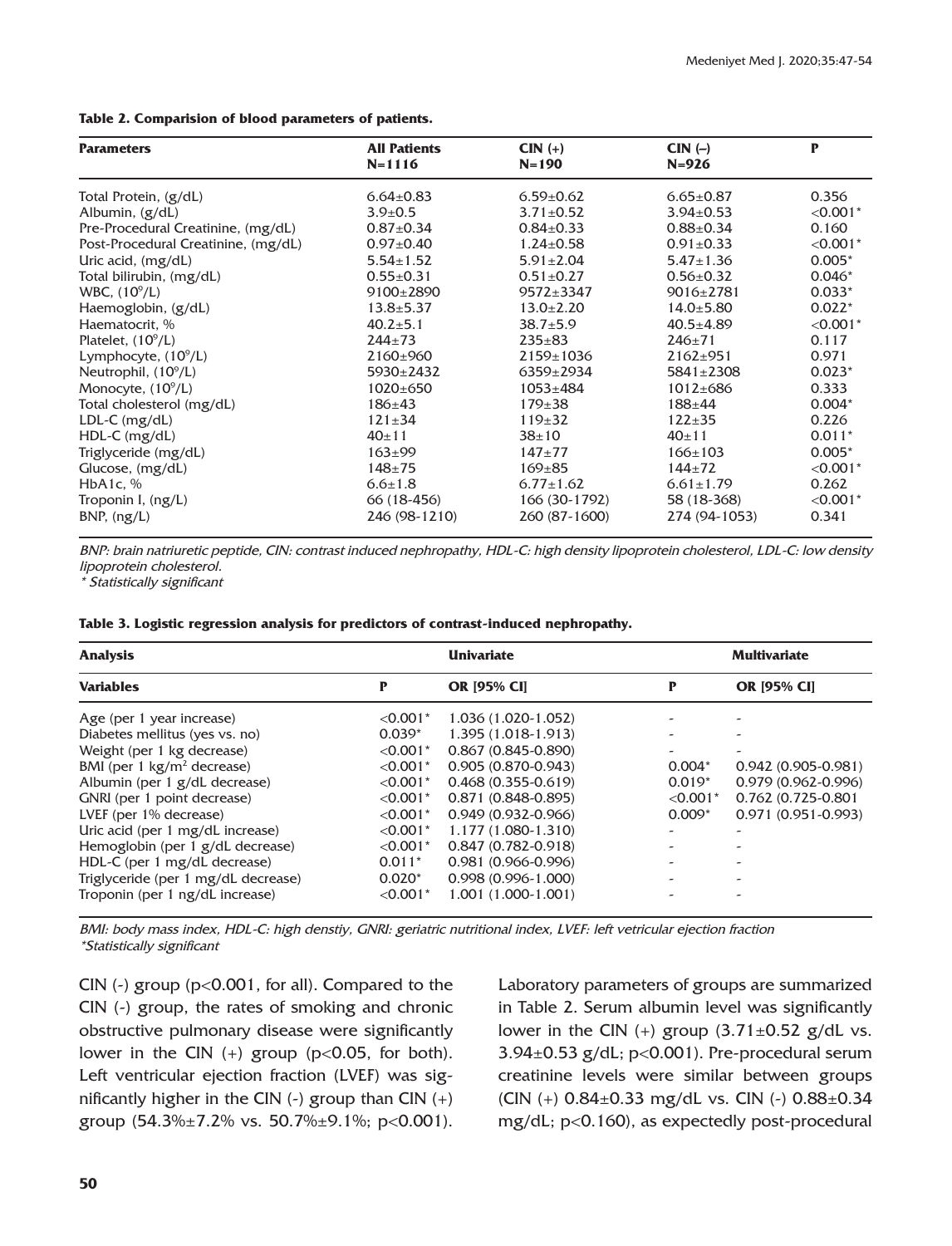M. Kucukosmanoglu et al. Impact of Geriatric Nutritional Index in Contrast-Induced Nephropathy Developed in Patients with Non-ST Segment Elevation Myocardial Infarction who Underwent Percutaneous Coronary Intervention

creatinine levels were statistically higher in the CIN (+) group  $(1.24 \pm 0.58 \text{ mg/dL} \text{ vs. } 0.91 \pm 0.33 \text{ m}$ mg/dL; p<0.001). Also, mean serum uric acid level, and white blood cell (WBC) count were significantly higher and hemoglobin level was lower in the CIN  $(+)$  group than the CIN  $(-)$  group (Table 2). The mean GNRI was significantly lower in the CIN  $(+)$  group than the CIN  $(-)$  group  $(101.4\pm8.7)$ vs.  $112.1 \pm 12.9$ ; p<0.001) (Table 1).

To predict CIN development, the cut-off value of albumin ≤3.8 g/dL has a 60.0% sensitivity and 65.66% specificity (AUC: 0.637; 95% confidence interval [CI] 0.608-0.665;  $p<0.001$ ) and BMI  $\leq$ 27 kg/m $^2$  has a 66.32% sensitivity and 51.51% specificity (AUC: 0.615; 95% CI 0.586-0.644; p<0.001), and GNRI ≤110.7 has a 85.8% sensitivity and 55.2% specificity (AUC: 0.757; 95% CI 0.731- 0.782; p<0.001) in the ROC curve analyses (Figure 1). In the pairwise comparison of ROC analyses, GNRI was found to be a statistically significant better than albumin and BMI in predicting development of CIN (for both;  $p<0.001$ ) (Figure 1).



**Figure 1. Comparison of Receiver operating characteristic (ROC) curves for CIN development.**

To define the predictors of CIN, univariate and multivariate logistic regression analyses were performed and results are summarized in Table 4. The univariate analysis demonstrated that history of DM, age, BMI, weight, LVEF, GNRI, and levels of troponin, uric acid, HDL-C, triglyceride,

hemoglobin and albumin were predictors of CIN development. The multivariate analysis that examined age, BMI, weight, DM, LVEF, GNRI, and troponin, uric acid, HDL-C, triglyceride, hemoglobin and albumin levels demostrated that albumin (per 1- g/dL decrease) (OR: 0.979; 95% CI 0.962- 0.996;  $p=0.019$ ), BMI (per 1 kg/m<sup>2</sup> decrease) (OR: 0.942; 95% CI: 0.905-0.981; p=0.004), GNRI (per 1 point decrease) (OR: 0.762; 95% CI 0.725-  $0.801$ ;  $p<0.001$ ), and LVEF (per 1% decrease) (OR: 0.971; 95% CI 0.951-0.993; p=0.009) were the independent predictors of CIN development.

### **DISCUSSION**

In our study, we showed that low values of GNRI, serum albumin, BMI, and LVEF were independent predictors of CIN. Moreover, GNRI was better than both serum albumin and BMI in predicting development of CIN after PCI.

CIN is a frequent cause of acute kidney disease in hospitalized patients. Published studies have reported an increase rate of CIN in patients diagnosed with acute coronary syndrome and had undergone PCI. The prevalance of CIN in patients diagnosed with myocardial infarction and underwent PCI was found to be between 12 and 26%<sup>16-</sup> <sup>18</sup>. Since there is no sole marker for CIN, many markers have been reported to be related with  $CIN$  development<sup>16-19</sup>. Previous medical history of diabetes mellitus (DM) or chronic kidney diseases have been shown to be significant risk factors of CIN development after PCI<sup>16-19</sup>. Also, the contrast agent volume is an important risk factor for CIN development. Moreover, many other risk factors that are related to CIN development have been reported in different studies that performed PCI including advanced age, previous history of heart failure, hypoalbuminemia, anemia, C-reactive protein, low BMI, nephrotoxic drugs use, hemodynamic instability, white blood cell count and use of intra-aortic ballon pump16-18,20-22. The pathophysiology of CIN is not clear. The inflammation, oxidative stess, renal medullar hypoxia,

AUC: area under the curve, BMI: body mass index, CI: confidence interval, GNRI: geriatric nutritional risk index, SE: standart error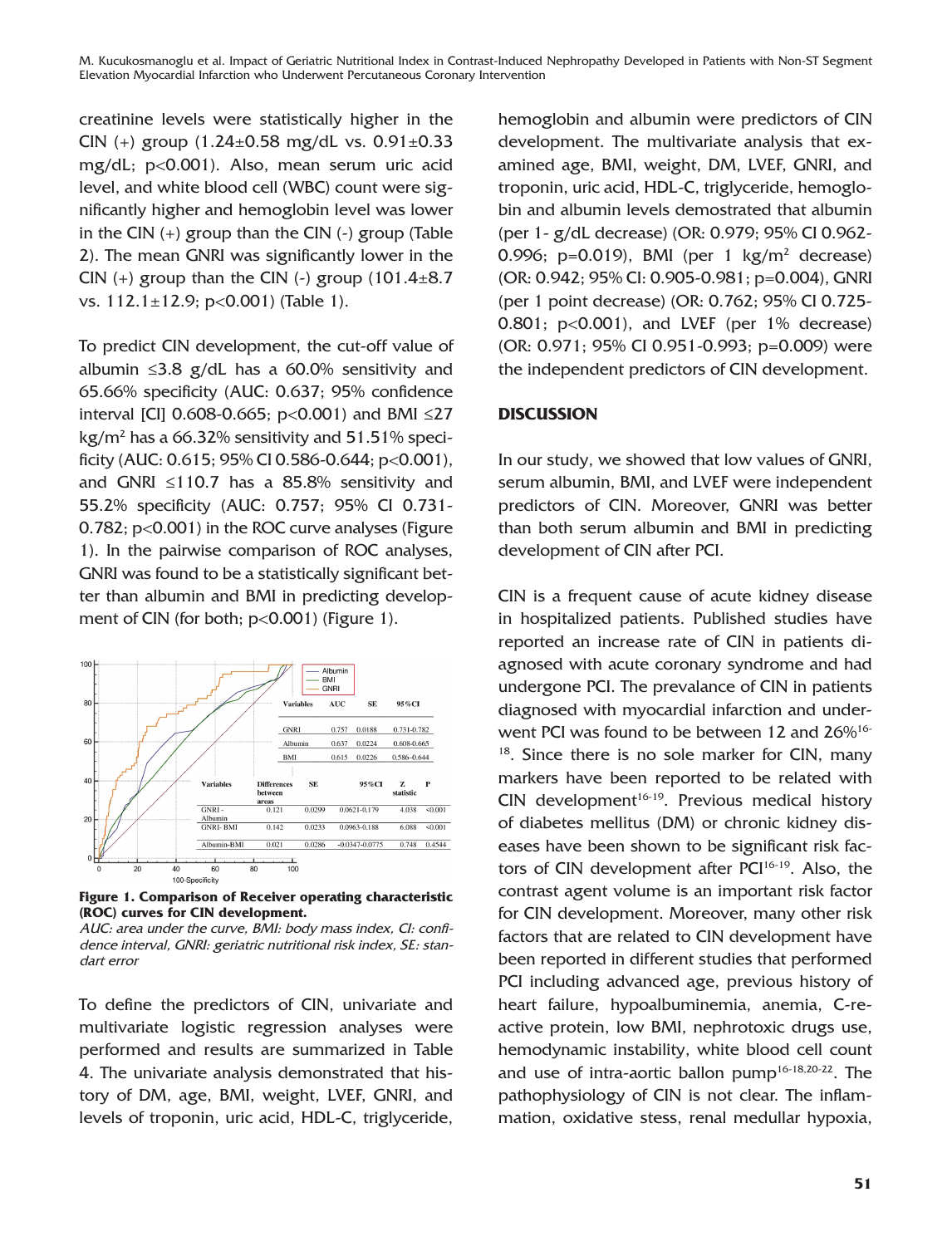negative effects of contrast agents, impaired balance of vasodilation and vasoconstriction in renal medulla have been considered to be possible risk factors for the developmet of CIN. The association between hypoalbuminemia and cardiovascular morbidity/mortality has been shown in different studies. Moreover, studies have demonstrated that low serum albumin level is related to mortality in patients diagnosed with acute coronary syndrome<sup>17,23-25</sup>. However, the relationship between serum albumin and CIN is not clear, and several possible mechanisms may be involved. Antioxidative effects of albumin are important for the development of CIN. Because albumin is an important free oxygen radical capture from plasma and oxidative stress is a possible factor to the development of CIN, the low level of albumin is an significant predictor of CIN development $26,27$ . Another possible relationship between albumin and CIN may be explained by inceased inflammation status in CIN patients<sup>28,29</sup>. Due to an inverse relation between inflamation and albumin, low albumin levels in CIN patients might be explained by increased inflamation status. The relation between BMI and CIN development has been evaluated in different studies and the results are confounding<sup>1-4</sup>. Some studies have shown that low BMI, while others have established that a high BMI is a risk factor. Recently, Kuno et al.<sup>2</sup> showed that the relationship between BMI and CIN is a reverse J-curve relationship and the incidence of CIN is high both in patients with BMIs  $<$ 20 kg/m<sup>2</sup> and  $>$ 30 kg/m<sup>2</sup> than those with BMIs between 20-30  $kg/m<sup>2</sup>$ . In the present study, we have shown that mean BMI of the CIN (+) group is lower than the CIN (-) group and BMI is an independent predictor of CIN development. GNRI is a simple index and well-established nutritional screening tool for elderly patients that has been evaluated in various cardiovascular diseases<sup>9-12,30</sup>. Malnutrition is common in patients suffered from a cardiovascular disease especially in heart failure patients<sup>10,30</sup>. The valid formula for the GNRI include serum albumin levels and weights of patients. Also, the formula included ideal weight of

patients which is calculated from body height. In this present study, we showed that the GNRI is an independent predictor of CIN development. Moreover, it is significantly better than both serum albumin levels and BMI in predicting CIN development. The possible assocation between CIN development and malnutrition is not certain. The most possible symptom is inflammation. As emphasized above, inflammation is related to CIN development and malnutrition is closely associated with systemic inflammation. Consequently, patients with malnutrition are likely to experience CIN. Moreover, similar to BMI, GNRI is affected by both body weight and height. However, in the formula of GNRI the ideal body weight is also calculated which might explain the difference between BMI and GNRI. Many previous studies reported that CIN development is frequently seen in advanced age patients $31-33$ . The possible mechanisms underlying CIN development in the elderly age is not clear but probably is associated with change in renal function with aging. In the present study, we found in the multivariate analysis, that age is not an independent predictor of CIN development. This might explain the reason why the mean age of study population was  $60.61 \pm 10.73$ years. The contrast volume is a modifiable risk factor for development of CIN and previous studies established the association between contrast volume and the risk of CIN development<sup>33-35</sup>. In their study, Nikolsky et al.<sup>36</sup> showed that increase of every 100 ml in the amount of contrast material resulted in a 30% increase in the odds ratio of CIN development. In the present study, the mean volume of contrast material was 182.6±58.6 mL which was comparable between groups. Anemia might be associated with CIN development. A different study published by Nikolsky et al. showed that decreased level of pre-procedural hematocrit is related to CIN development<sup>37</sup>.

In the present study, the mean hematocrit and hemoglobin levels were found to be lower in the CIN (+) group. Although hemoglobin was a predictor of CIN development in the univariate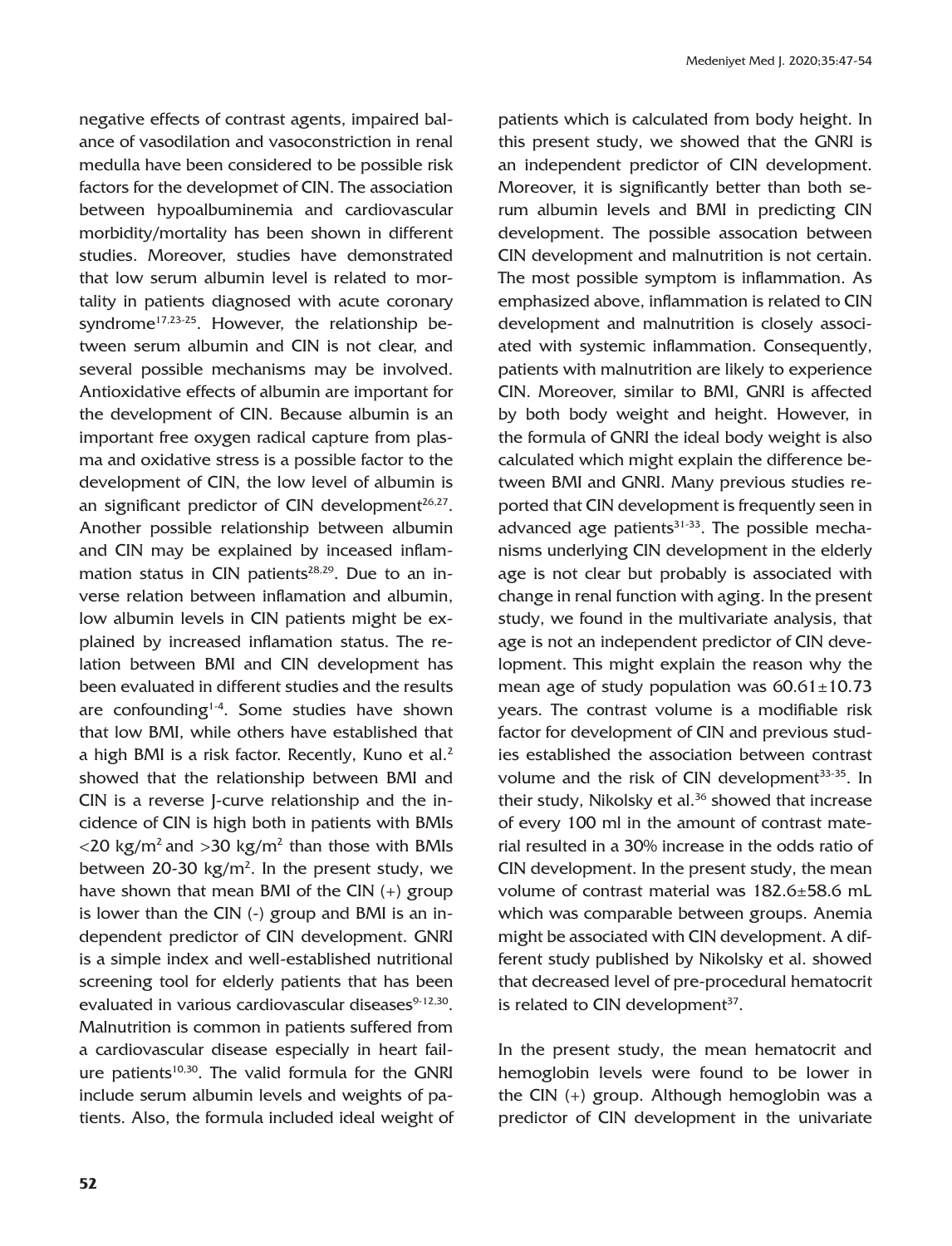M. Kucukosmanoglu et al. Impact of Geriatric Nutritional Index in Contrast-Induced Nephropathy Developed in Patients with Non-ST Segment Elevation Myocardial Infarction who Underwent Percutaneous Coronary Intervention

analysis, it lost its significance in the multivariate analysis. Heart failure has been reported to be a risk factor for CIN development in patients pwho underwent  $PCI^{38}$ . Similarly, in this study the mean level of LVEF was signifincantly lower in the CIN group. Moreover, LVEF was an independent predictor of CIN development.

### **CONCLUSIONS**

In this study, we have determined that the prevelance of CIN development is significantly higher in patients diagnosed with non-STEMI and underwent PCI. In addition, GNRI is an independent predictor of CIN development and is better than BMI and serum albumin level in patients diagnosed with non-STEMI who underwent PCI.

### **Study limitations**

The main limitation of our study is its retrospective single- centered design. All patients diagnosed as post-PCI nephropathy which might be related to an extraneous causes as pre-renal disorders or cholestrol emboli. However, due to the nature of the study design it is not possible to diagnose these infrequently seen etiologies. Another limitation is that although we included all consecutive patients, some patients might be discharged after PCI without controlling their creatinine levels. But due to the sufficient number of patients in two groups, we believe that our results accurately reflect the patient population as a sample group. Another important limitation of study was that we included only patients diagnosed with non-STEMI.

### **REFERENCES**

- 1. Rihal CS, Textor SC, Grill DE, et al. Incidence and prognostic importance of acute renal failure after percutaneous coronary intervention. Circulation. 2002;105:2259- 64. [\[CrossRef\]](https://doi.org/10.1161/01.CIR.0000016043.87291.33)
- 2. Kuno T, Numasawa Y, Sawano M, et al. Effects of body habitus on contrast-induced acute kidney injury after percutaneous coronary intervention. PLoS One. 2018;13:e0203352. [\[CrossRef\]](https://doi.org/10.1371/journal.pone.0203352)
- 3. Zhang MM, Lv QZ, Li XY. Drug effects and clinical investigations for contrast-induced nephropathy after coro-

nary angiography or percutaneous coronary intervention in patients with diabetes. Am J Ther. 2017;24:e423-e30. **[\[CrossRef\]](https://doi.org/10.1097/MJT.0000000000000325)** 

- 4. Mehran R, Nikolsky E. Contrast-induced nephropathy: definition, epidemiology, and patients at risk. Kidney International. 2006;69:S11-S15. [\[CrossRef\]](https://doi.org/10.1038/sj.ki.5000368)
- 5. Bonilla-Palomas JL, Gámez-López AL, Anguita-Sánchez MP, et al. Impact of malnutrition on long-term mortality in hospitalized patients with heart failure. Rev Esp Cardiol. 2011;64:752-8. [\[CrossRef\]](https://doi.org/10.1016/j.recesp.2011.03.009)
- 6. Cheng YL, Sung SH, Cheng HM, et al. Prognostic Nutritional Index and the risk of mortality in patients with acute heart failure. J Am Heart Assoc. 2017;6:e004876. **[\[CrossRef\]](https://doi.org/10.1161/JAHA.116.004876)**
- 7. Kunimura A, Ishii H, Uetani T, et al. Impact of Geriatric Nutritional Risk Index on cardiovascular outcomes in patients with stable coronary artery disease. J Cardiol. 2017;69:383-8. [\[CrossRef\]](https://doi.org/10.1016/j.jjcc.2016.09.004)
- 8. Nochioka K, Sakata Y, Takahashi J, et al. Prognostic impact of nutritional status in asymptomatic patients with cardiac diseases. Circulation Journal. 2013;77:2318-26. [\[CrossRef\]](https://doi.org/10.1253/circj.CJ-13-0127)
- 9. Yokoyama M, Watanabe T, Otaki Y, et al. Impact of objective malnutrition status on the clinical outcomes in patients with peripheral artery disease following endovascular therapy. Circ J. 2018;82:847-56. [\[CrossRef\]](https://doi.org/10.1253/circj.CJ-17-0731)
- 10. Narumi T, Arimoto T, Funayama A. The prognostic importance of objective nutritional indexes in patients with chronic heart failure. J Cardiol. 2013;62:307-13. [\[CrossRef\]](https://doi.org/10.1016/j.jjcc.2013.05.007)
- 11. Mas-Peiro S, Papadopoulos N, Walther T, Zeiher AM, Fichtlscherer S, Vasa-Nicotera M, Nutritional risk index is a better predictor of early mortality than conventional nutritional markers after trans-catheter aortic valve replacement: A prospective cohort study. Cardiol J. 2019;10.5603/CJ.a2019.0038. [\[CrossRef\]](https://doi.org/10.5603/CJ.a2019.0038)
- 12. La Rovere MT, Maestri R, Olmetti F, et al. Additional predictive value of nutritional status in the prognostic assessment of heart failure patients. Nutr Metab Cardiovasc Dis. 2017;27:274-80. [\[CrossRef\]](https://doi.org/10.1016/j.numecd.2016.09.009)
- 13. Hamm CW, Bassand JP, Agewall S, et al. ESC Guidelines for the management of acute coronary syndromes in patients presenting without persistent ST-segment elevation: The Task Force for the management of acute coronary syndromes (ACS) in patients presenting without persistent ST-segment elevation of the European Society of Cardiology (ESC). Eur Heart J. 2011;32:2999-3054. [\[CrossRef\]](https://doi.org/10.1093/eurheartj/ehr236)
- 14. Zamorano JL, Badano LP, Bruce C, et al. EAE/ASE recommendations for the use of echocardiography in new transcatheter interventions for valvular heart disease. Eur Heart J. 2011;32:2189-214. [\[CrossRef\]](https://doi.org/10.1093/eurheartj/ehr259)
- 15. DeLong ER, DeLong DM, Clarke-Pearson DL. Comparing the areas under two or more correlated receiver operating characteristic curves: a nonparametric approach. Biometrics. 1988;44:837-45. [\[CrossRef\]](https://doi.org/10.2307/2531595)
- 16. Taliercio CP, Vlietstra RE, Fisher LD, et al. Risks for renal dysfunction with cardiac angiography. Ann Intern Med. 1986;104:501-4. [\[CrossRef\]](https://doi.org/10.7326/0003-4819-104-4-501)
- 17. Mehran R, Aymong ED, Nikolsky E, et al. A simple risk score for prediction of contrast-induced nephropathy after percutaneous coronary intervention: development and initial validation. J Am Coll Cardiol. 2004;44:1393-9. [\[CrossRef\]](https://doi.org/10.1016/S0735-1097(04)01445-7)
- 18. Tsai TT, Patel UD, Chang TI, et al. Contemporary inci-